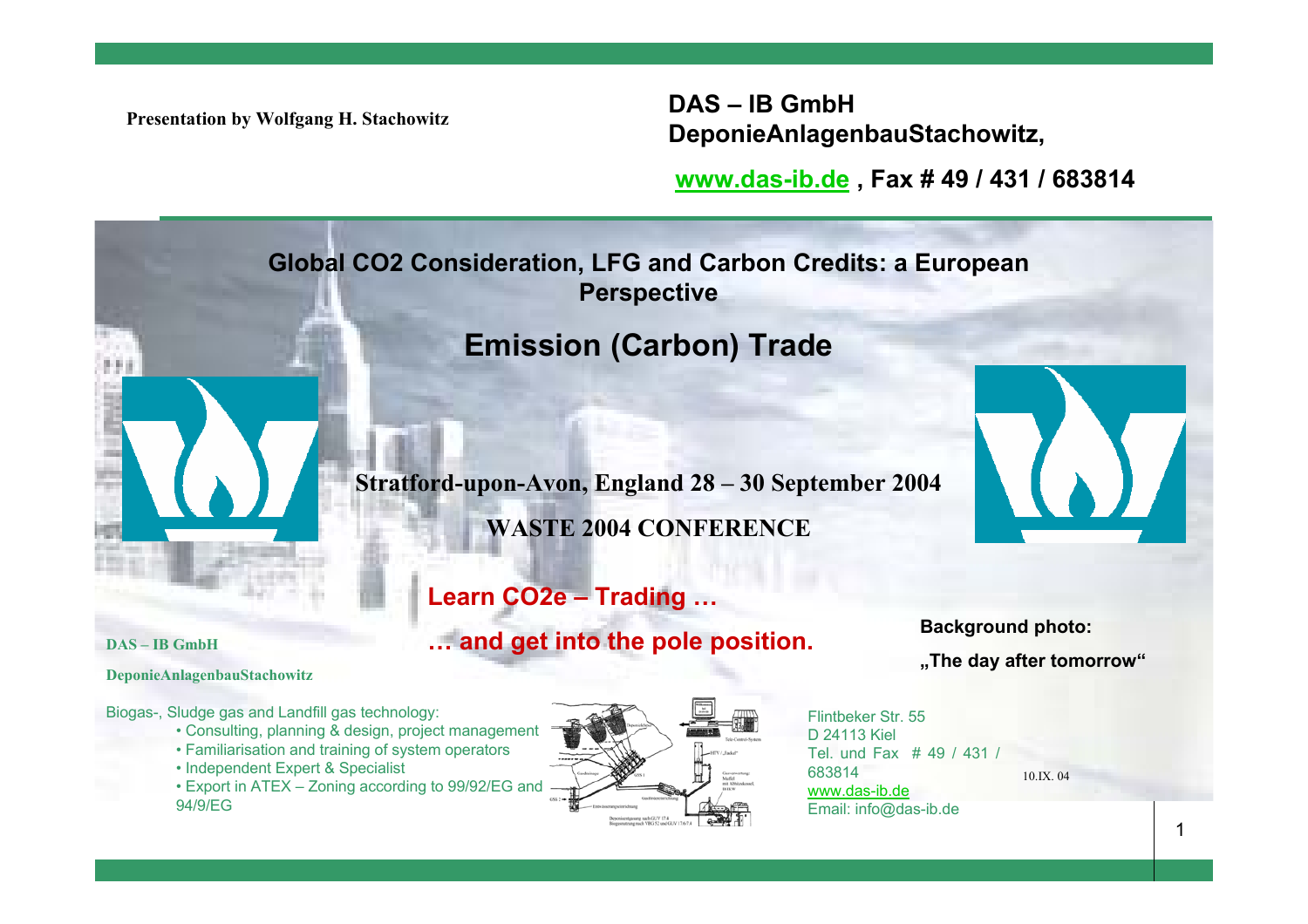**Green house effect**

**FACTS and Background**

**DAS – IB GmbH DeponieAnlagenbauStachowitz,**

**[www.das-ib.de](http://www.das-ib.de/) , Fax # 49 / 431 / 683814**



Natural greenhouse effect (Troposphere solar energy) approx. 1,35 kW / m2 In the absence of this effect we have approx. 15°C instead of approx. - 18°C And most life on earth is capable of existence Stachowitz, Sept. 03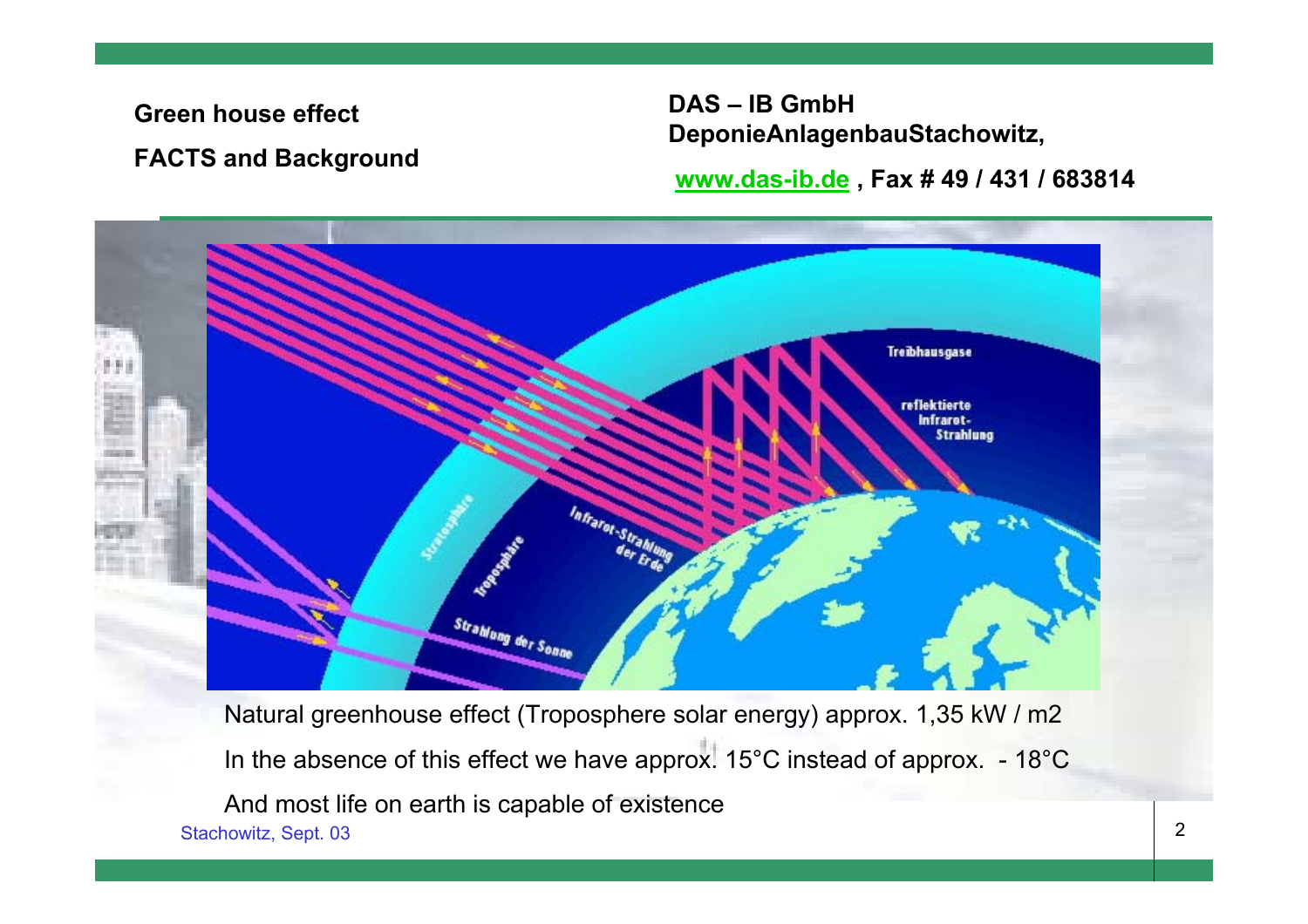

Water vapour: 60 – 95 %, Remaining greenhouse gases: 5 – 40 % **Anthropogenic (undesired) greenhouse effect: 0.5 – 1.5 %**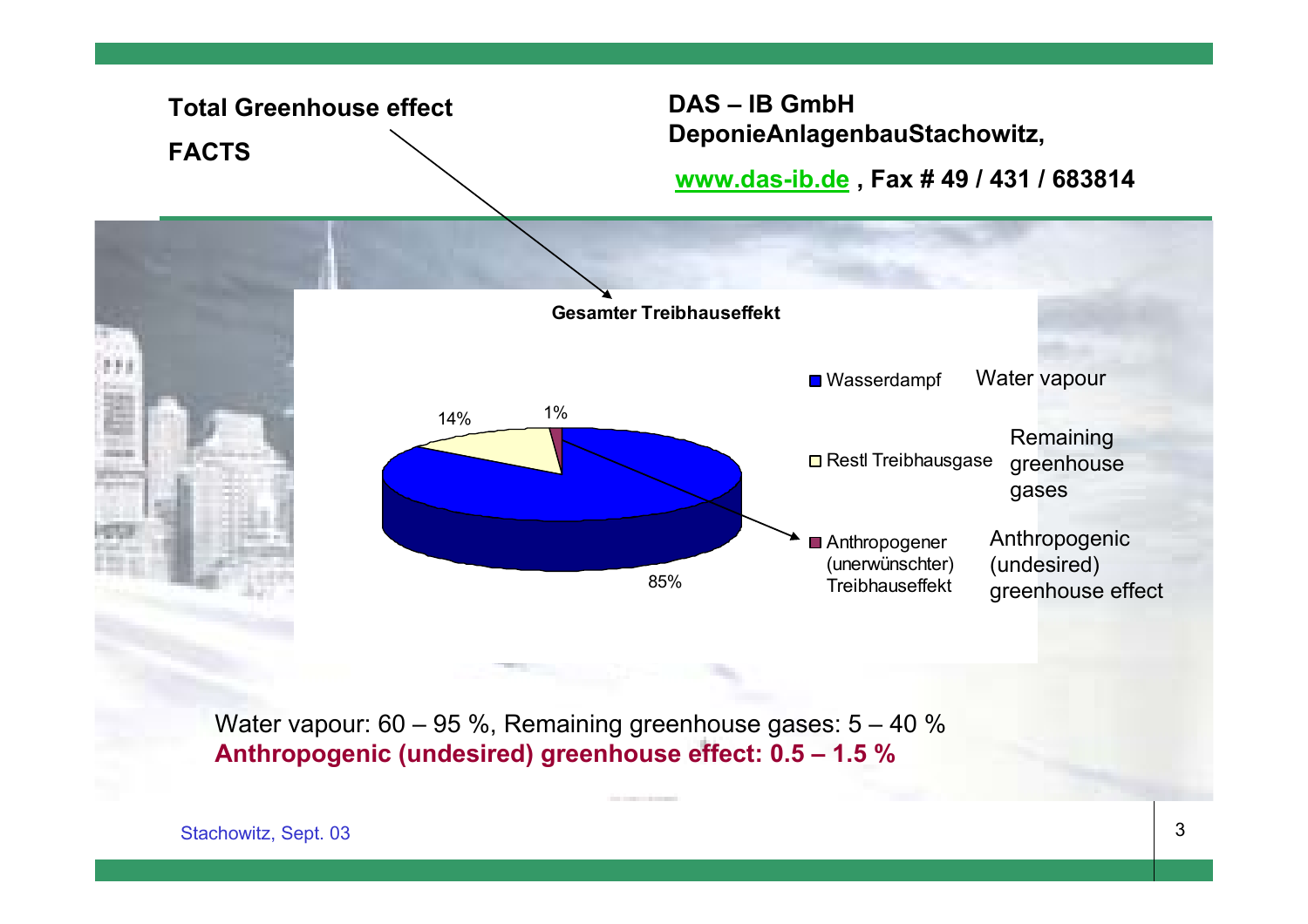# **Anthropogenic (undesired) greenhouse effect**

# **DAS – IB GmbH DeponieAnlagenbauStachowitz,**

### **[www.das-ib.de](http://www.das-ib.de/) , Fax # 49 / 431 / 683814**





Tropospheric ozone N2O: Nitrous oxideStratospheric H2O CFC

Tropospheric ozone: 2 - 10 %, N2O: Nitrous oxide: 2 – 10 %, Stratospheric H2O: 0 – 10 %, CFC: 5 – 25 %, CO2: 35 – 65 % **Methane: 10 – 25 %**

Stachowitz, Sept. 03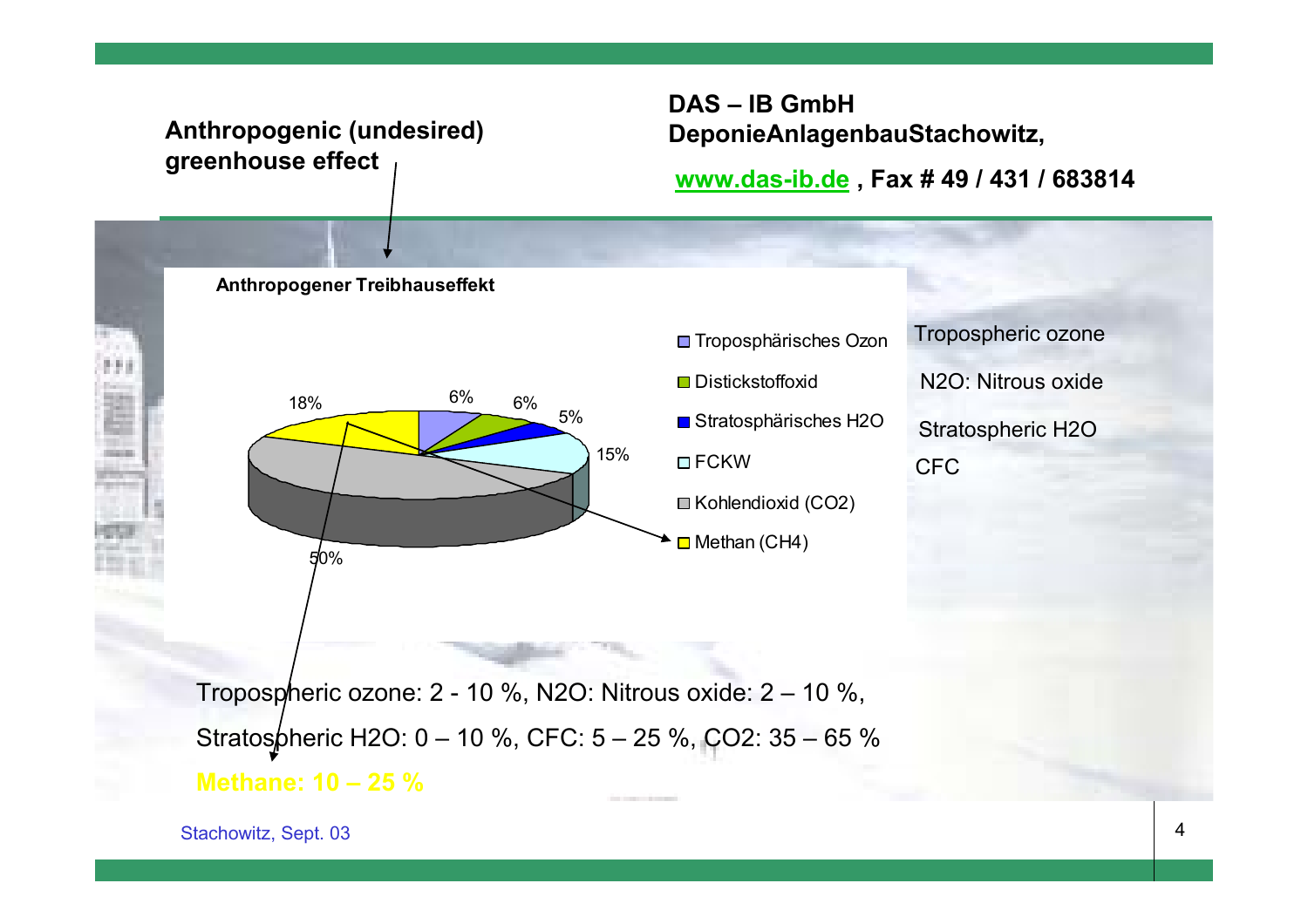# **Anthropogenic (undesired) greenhouse effect of methane emissions**

**DAS – IB GmbH DeponieAnlagenbauStachowitz,**

**[www.das-ib.de](http://www.das-ib.de/) , Fax # 49 / 431 / 683814**

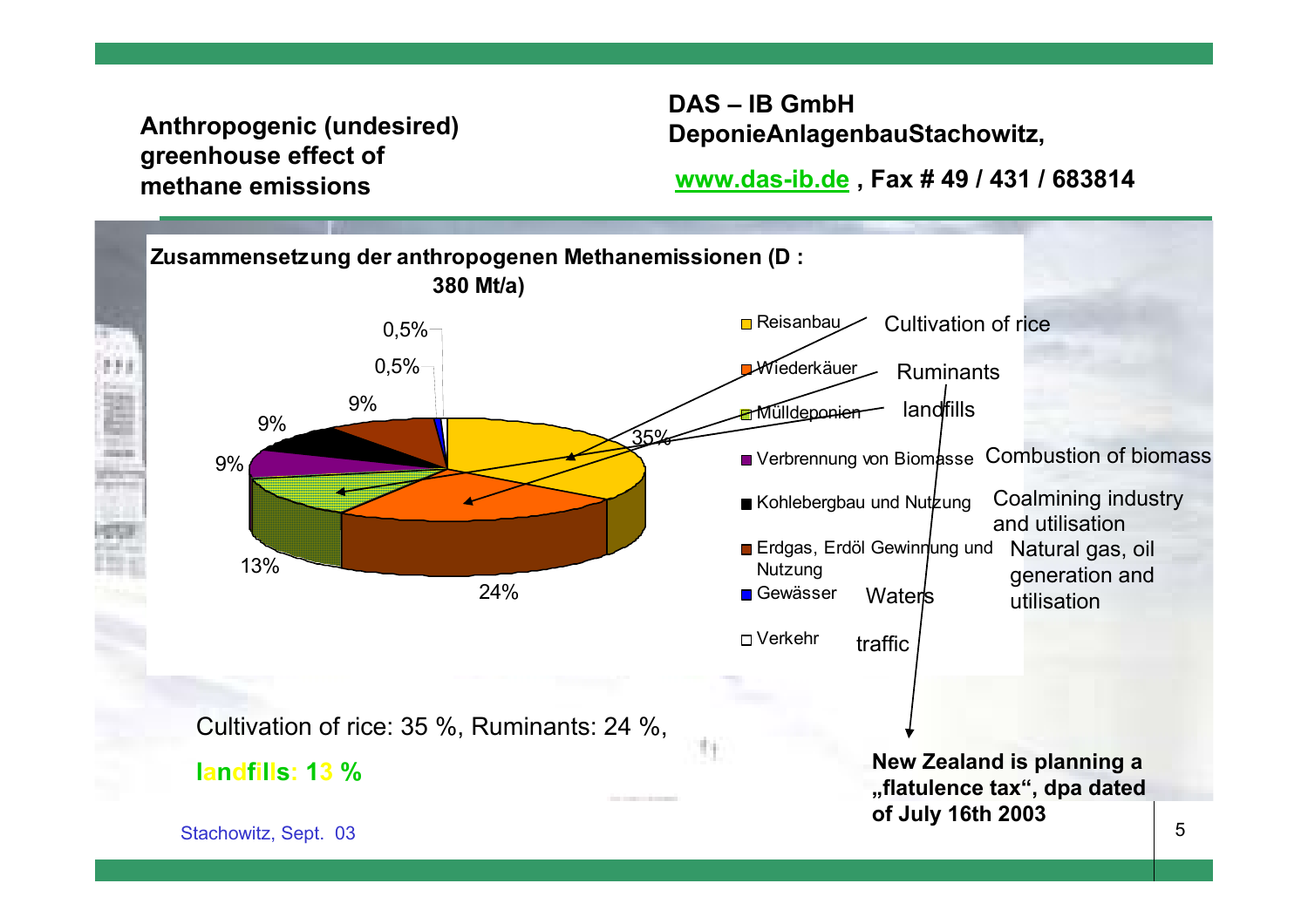**Matters of facts by the Anthropogenic (undesired) greenhouse effect**

**DAS – IB GmbH DeponieAnlagenbauStachowitz,**

**www.das-ib.de , Fax # 49 / 431 / 683814**

**Rise in temperature of the ground-level atmosphere by 0.3 to 0.6 °C since the late 19th century, according to: Assessment Report IPCC dated 1994**.

**The "US Global Change Research Information Office (GCRIO)" ascertains a rise in temperature of 1 °C since 1860**

**According to the "US Global Change Research Information office – GCRIO", it is due to this temperature rise, that the ocean level has risen by 10 to 25 cm (reduced by the expansion of the water, meaning in addition to the latter).**

**The "United Nations Framework Convention on Climate Change" expects a temperature rise of 1 to 3.5 K by the year 2100.**

### **Examples:**

**\* In the Sahara, a rise in temperature of 0.1 to 0.2 K at constant rainfall will result in an expansion of the desert by approx. 100 km. \* In England, a temperature rise of 0.5 K will prolong the vegetation period by approx. 14 days.**

**Death of 15 – 37 % of animals and plants until 2050** (Nature and taz 8.I.04)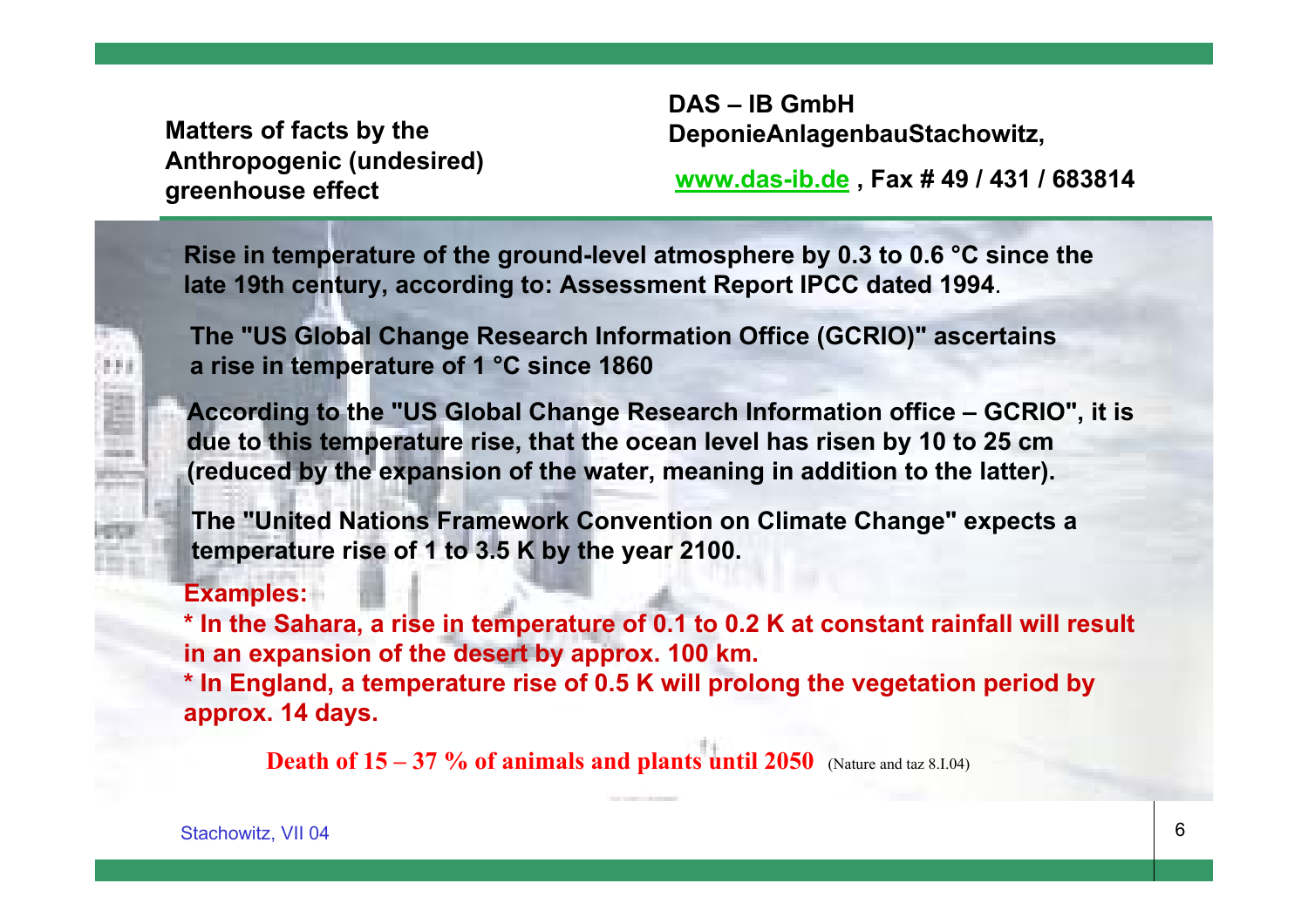# **Global Warming Potential (GWP)**

**DAS – IB GmbH DeponieAnlagenbauStachowitz,**

**[www.das-ib.de](http://www.das-ib.de/) , Fax # 49 / 431 / 683814**

| <b>Greenhouse gas</b>  | <b>Estimated lifetime</b><br>(years) | 20a<br><b>GWP</b> | 100a<br><b>GWP</b> | 500a<br><b>GWP</b> |
|------------------------|--------------------------------------|-------------------|--------------------|--------------------|
| <b>CO2</b> (reference) | variable                             | 1                 | 1                  |                    |
| CH4                    | 12                                   | 62                | 23                 | 7                  |
| <b>N2O</b>             | 114                                  | 275               | 296                | 156                |
|                        |                                      |                   |                    |                    |

**Extract of: Intergovernmental Panel on Climate Change, Third Assessment Report, 2001 UK and others**

**In 1997, after a long period of negotiation, the foundations for worldwide climate protection were laid with the passing of the Kyoto protocol. The target of this agreement is the global reduction of greenhouse gas emissions.**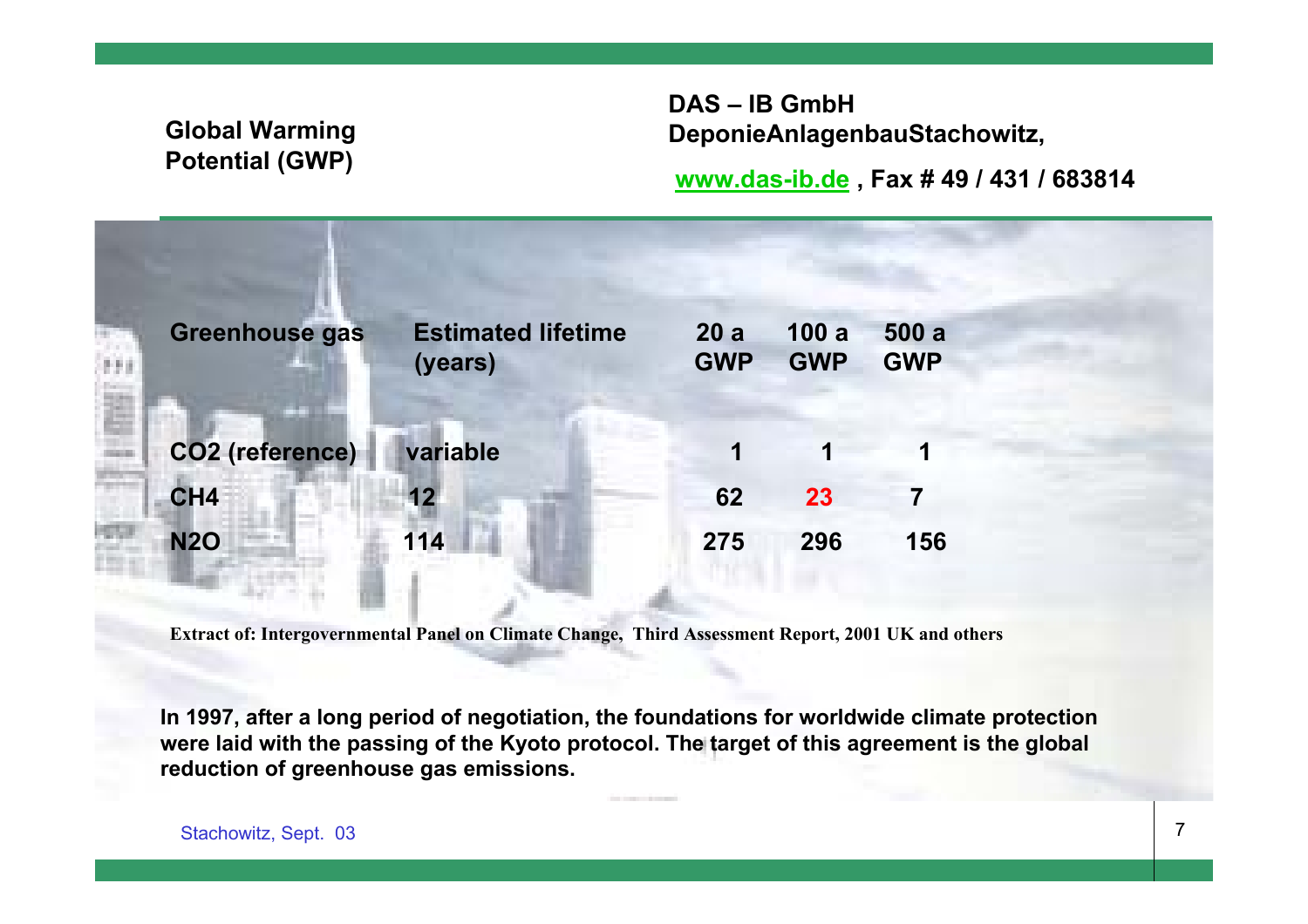**CO2 trading certificates for landfill gas? Emission trade – it's not a closed book**

**DAS – IB GmbH DeponieAnlagenbauStachowitz,**

**www.das-ib.de , Fax # 49 / 431 / 683814**

**With respect to the following objectives, the trade in emissions (emission rights) will be set up as tool for effective climatic protection:**

**\* EU – liability of Kyoto: Reduction of the greenhouse gas discharge by 8% by the year 2012, taking the year 1990 as a starting point and**

**\* The resolution of the federal cabinet of Germany dated November 1990: To achieve the reduction of the most important greenhouse gas CO2 by 25 % until 2005 (basis also 1990)**

**\* UK: minus 60 % C02 until 2050 (Energy White Paper; www.dti.gov.uk ).** 

**According to the Council of Ministers of the EU (agreement dated Oct 2003, directive 2003/87/EU describes the so-called "CO2 trading certificates" as "authorizations to trade with greenhouse gas emissions". The NAP`s are made in summer 2004**. **The EU commission: "The British NAP is best!".** (taz 08.VII.04)

**According to addendum II, the greenhouse gases:** CO2 (1. Phase), **CH4 (2008)**, N2O, SF6 and fluorocarbons as well as perfluorinated hydrocarbons **fall within the scope of this directive.**

**The Kyoto protocol only governs the emission trade between states.**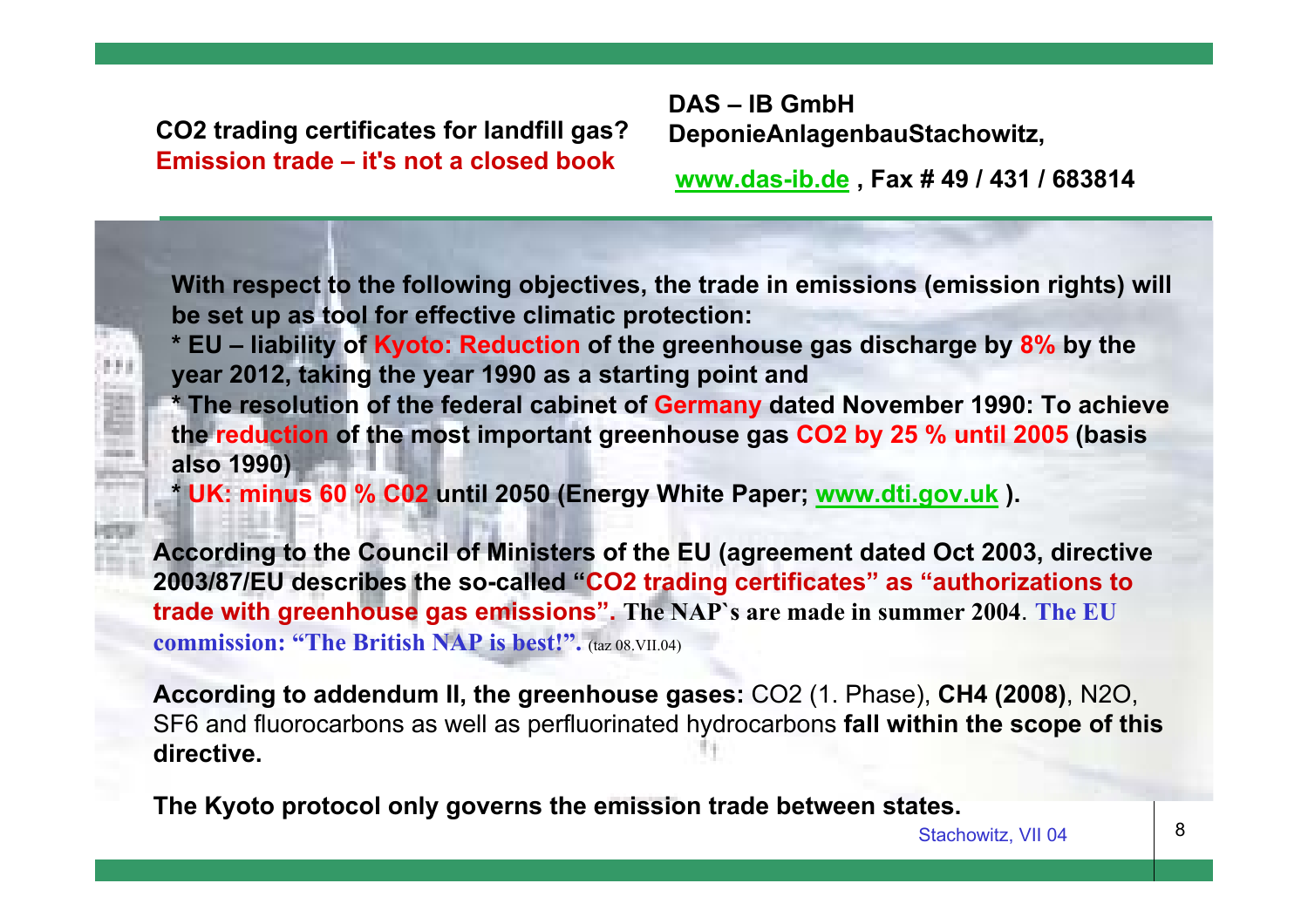## **CO2e – Trading Time schedule**

# **DAS – IB GmbH DeponieAnlagenbauStachowitz,**

**[www.das-ib.de](http://www.das-ib.de/) , Tel. + Fax 0431 / 683814**

2004

**30. Sept.: Application and allocation to the plants (NAP)**

**28. Febr.: First expense / issuing of certificates for 2005**

2005 2006

**30. April:**

**1. Clearing / account**

**(= First check)**

**Prices high?**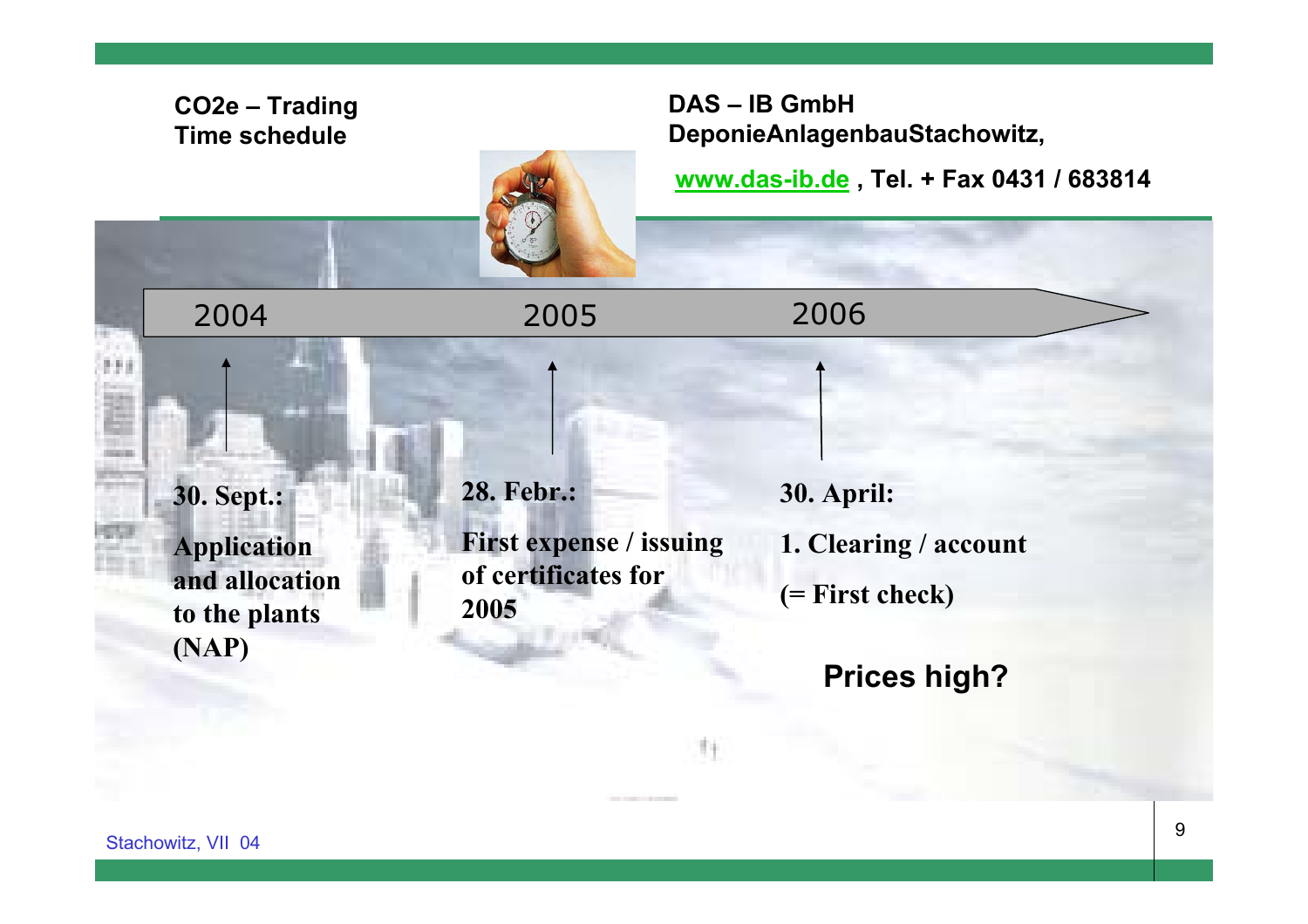# **CO2 trading certificates for landfill gas?**

**DAS – IB GmbH DeponieAnlagenbauStachowitz,**

**[www.das-ib.de](http://www.das-ib.de/) , Fax # 49 / 431 / 683814**

# **Amount of costs per t CO2e – reduction ??**

**Market price / current price per t CO2e – reduction ??**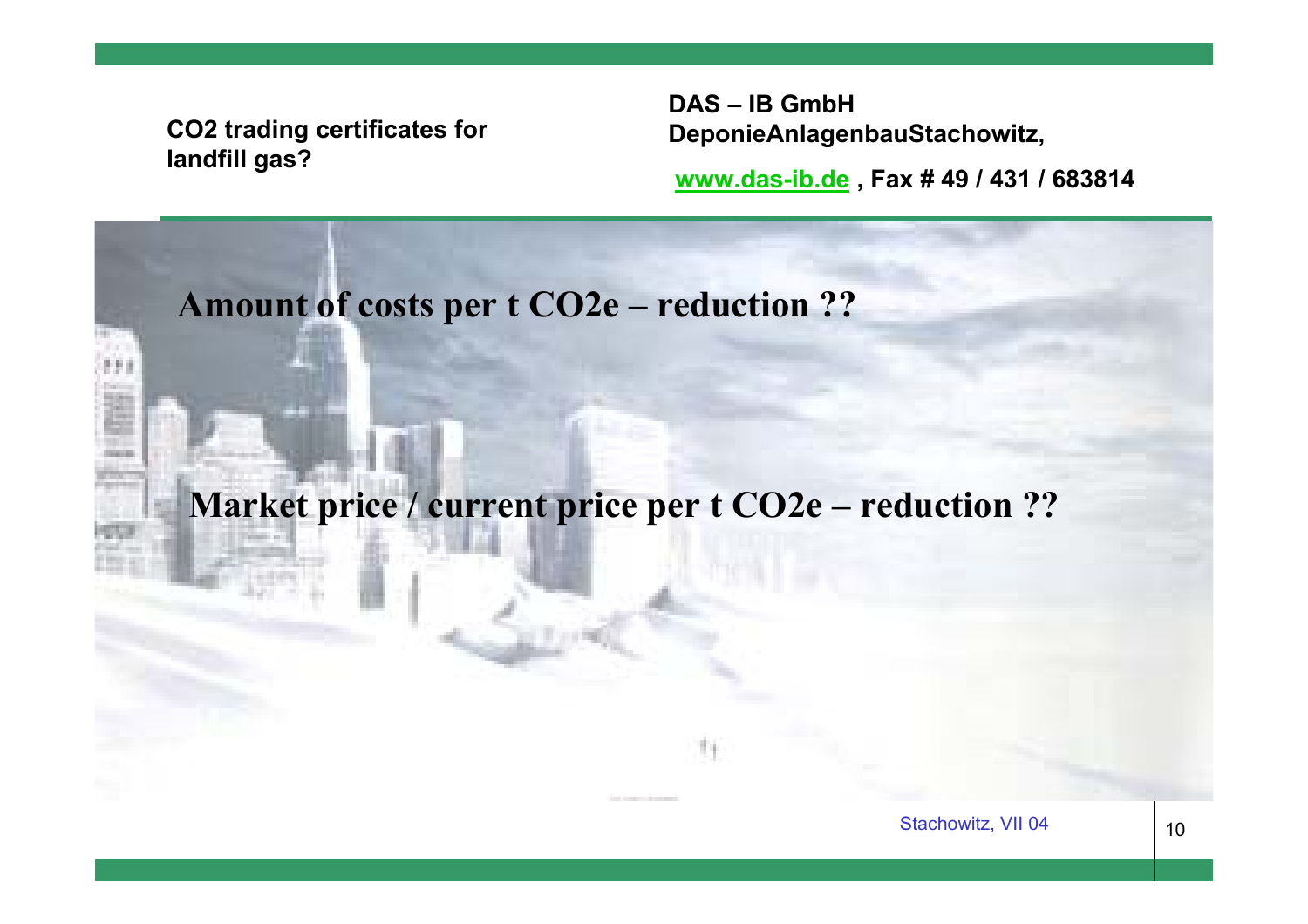### **Potential buyers – potential salers** source: BMfUNR, Herr F. Schafhausen

2000年7月

# **DAS – IB GmbH DeponieAnlagenbauStachowitz,**

### **[www.das-ib.de](http://www.das-ib.de/) , Tel. + Fax 0431 / 683814**

| <b>EU-member state</b>   |              | <b>CO2-Emission 1990</b> | <b>CO2-Emission 2000</b> | aim   | difference in Mio. t<br>$CO2$ -Äquivalenten |  |  |
|--------------------------|--------------|--------------------------|--------------------------|-------|---------------------------------------------|--|--|
| <b>Belgien</b>           | B.           | 143,1                    | 151,9                    | 132,4 | $-19,5$                                     |  |  |
| <b>Dänemark</b>          | <b>DK</b>    | 69,4                     | 68,5                     | 54,8  | $-13,7$                                     |  |  |
| <b>Deutschland</b>       | D            | 1222,8                   | 991,4                    | 966,0 | - 25,4 / - 17 Industrie                     |  |  |
| <b>Finnland</b>          | <b>FIN</b>   | 77,1                     | 74,0                     | 77,1  | $+3,1$                                      |  |  |
| <b>Frankreich</b>        | F.           | 551,8                    | 542,3                    | 551,8 | $+9,5$                                      |  |  |
| <b>Griechenland</b>      | <b>GR</b>    | 104,8                    | 129,7                    | 131,0 | $+1,3$                                      |  |  |
| <b>Irland</b>            | <b>IR</b>    | 53,4                     | 66,3                     | 60,4  | $-5,9$                                      |  |  |
| <b>Italien</b>           | T T          | 522,1                    | 543,5                    | 488,2 | $-55,3$                                     |  |  |
| Luxemburg                | L.           | 10,8                     | 5,9                      | 7,8   | $+1,9$                                      |  |  |
| Österreich               | $\mathbf{A}$ | 77,4                     | 79,8                     | 67,3  | $-12,5$                                     |  |  |
| Portugal                 | P            | 65,1                     | 84,7                     | 82,7  | $-2,0$                                      |  |  |
| <b>Schweden</b>          | <b>SWE</b>   | 70,6                     | 69,4                     | 73,4  | $+4,0$                                      |  |  |
| <b>Spanien</b>           | <b>ESP</b>   | 286,4                    | 386,0                    | 329,4 | $-56,6$                                     |  |  |
| <b>United Kingdom UK</b> |              | 742,5                    | 649,1                    | 649,7 | $+0,6$                                      |  |  |
| <b>Niederlande</b>       | <b>NL</b>    | 210,3                    | 216,9                    | 197,7 | $-19,2$                                     |  |  |

11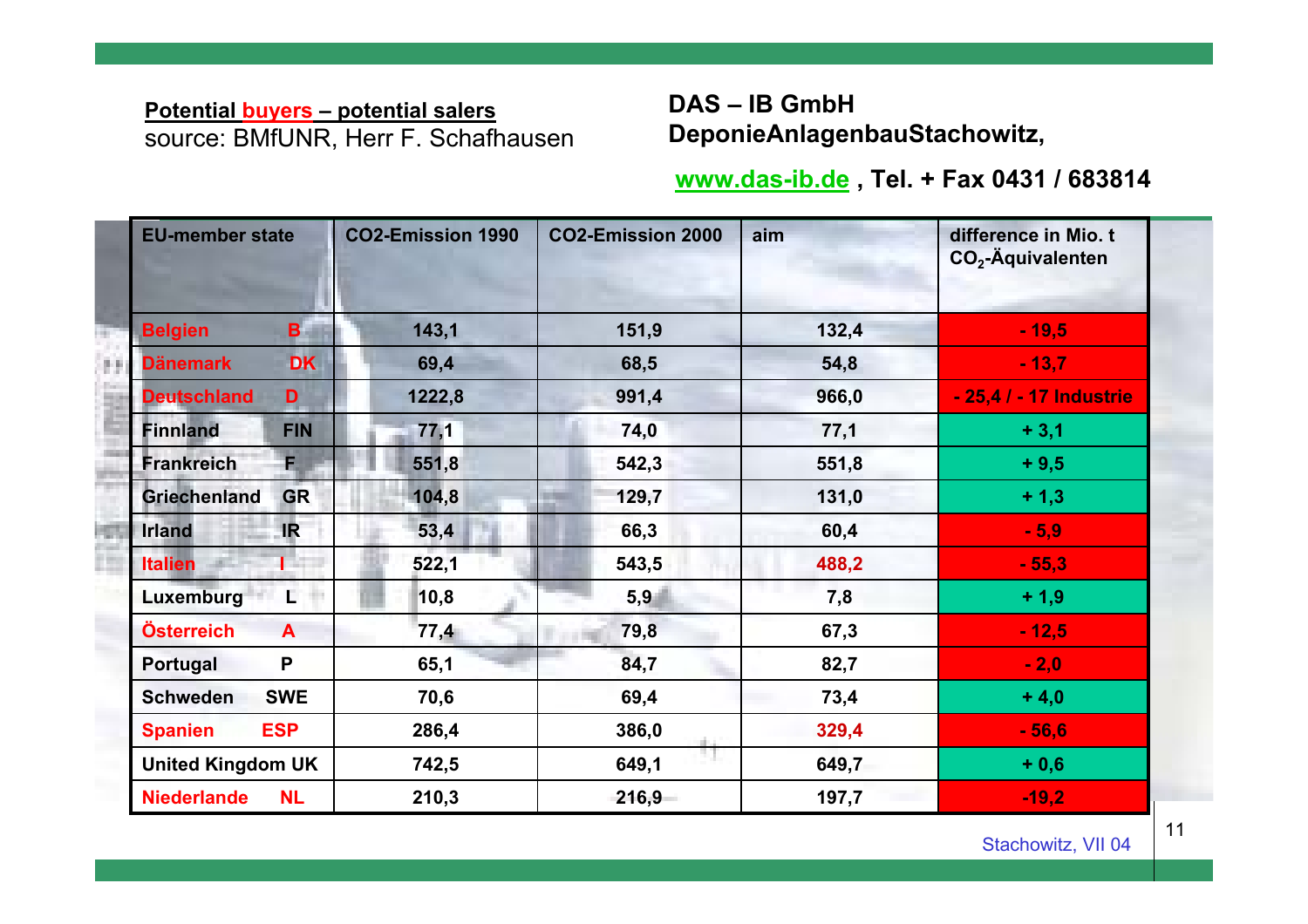

**DAS – IB GmbH** 

**1 ERU = 1 CER = 1 Allowance**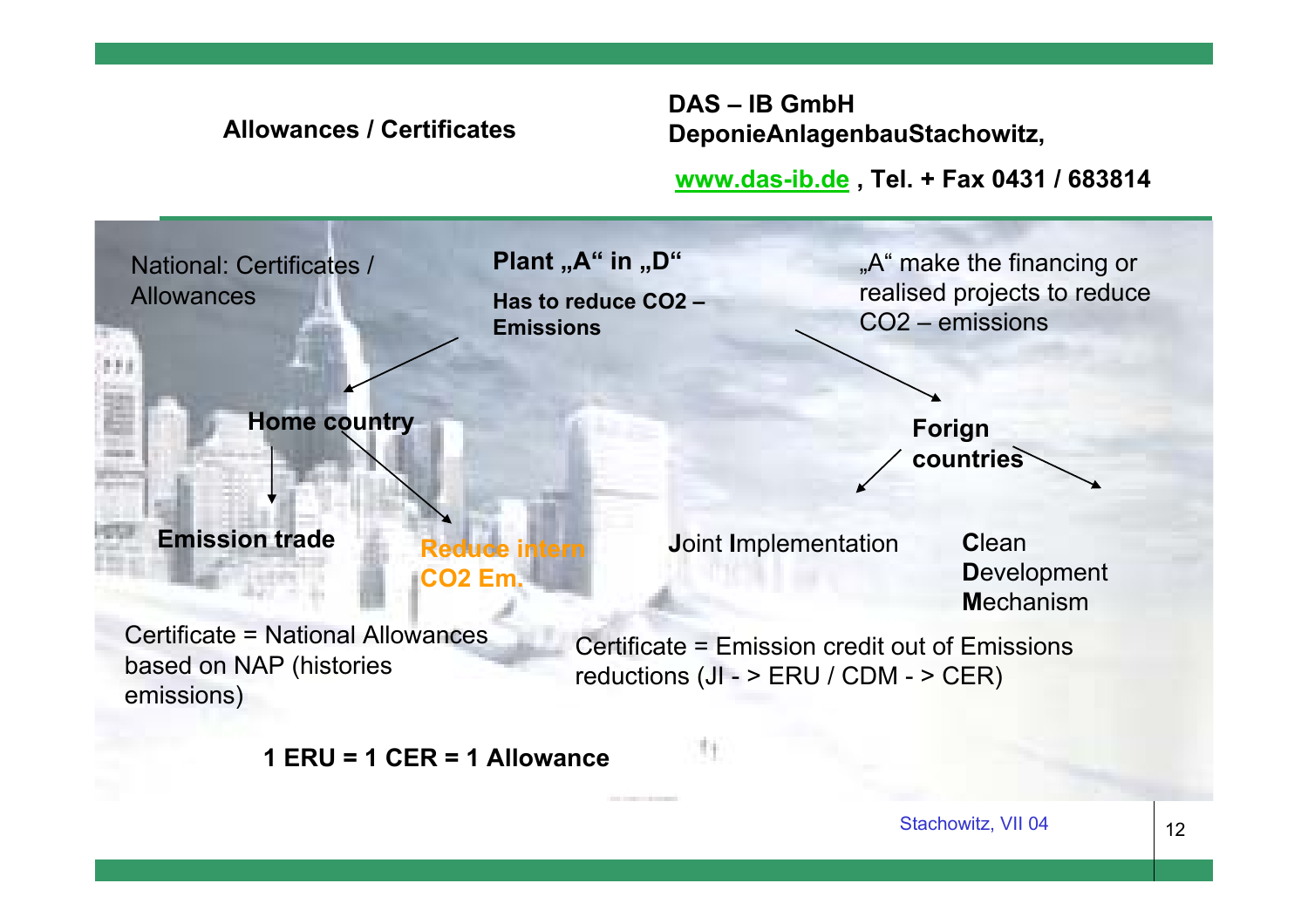# **DAS – IB GmbH DeponieAnlagenbauStachowitz,**

# **www.das-ib.de , Fax # 49 / 431 / 683814**

| Calorific value $0$ 0,22 0,4 0,5                                         |                                                                                                                                                                                                                                                                                                |                         | 1            | 1,5 | $\overline{2}$ | 2,5                                         | 3,5                   | 4,5               | kWh/m <sup>3</sup> |
|--------------------------------------------------------------------------|------------------------------------------------------------------------------------------------------------------------------------------------------------------------------------------------------------------------------------------------------------------------------------------------|-------------------------|--------------|-----|----------------|---------------------------------------------|-----------------------|-------------------|--------------------|
| Methane content 2,2                                                      | $\overline{4}$                                                                                                                                                                                                                                                                                 | $\overline{\mathbf{5}}$ | $ 10\rangle$ | 15  | <b>20</b>      | 25                                          | 35                    | 45                | Vol: % $CH4$       |
|                                                                          |                                                                                                                                                                                                                                                                                                |                         |              |     |                |                                             |                       |                   |                    |
| Gas plants<br><b>Different</b>                                           |                                                                                                                                                                                                                                                                                                |                         |              |     |                | Flare<br>Technical limit of flare operation | Muffle / steam engine | <b>Gasengines</b> |                    |
| <b>status</b><br>quo:<br>Europe,<br>Africa,<br>Asia,<br>South<br>America | <b>Higher Explosion Limit (100 % HEL)</b><br>Stationary fluidized bed combustion<br>Lower Explosion Limit (100 % LEL) according to IEC 60079-20<br>Stationary fluidized bed combustion with preheating<br>Technical Biofilter for methane oxidation / flameless oxidation systems < 2, 2 Vol % |                         |              |     |                |                                             |                       |                   |                    |
|                                                                          |                                                                                                                                                                                                                                                                                                |                         |              |     |                |                                             |                       |                   | 13                 |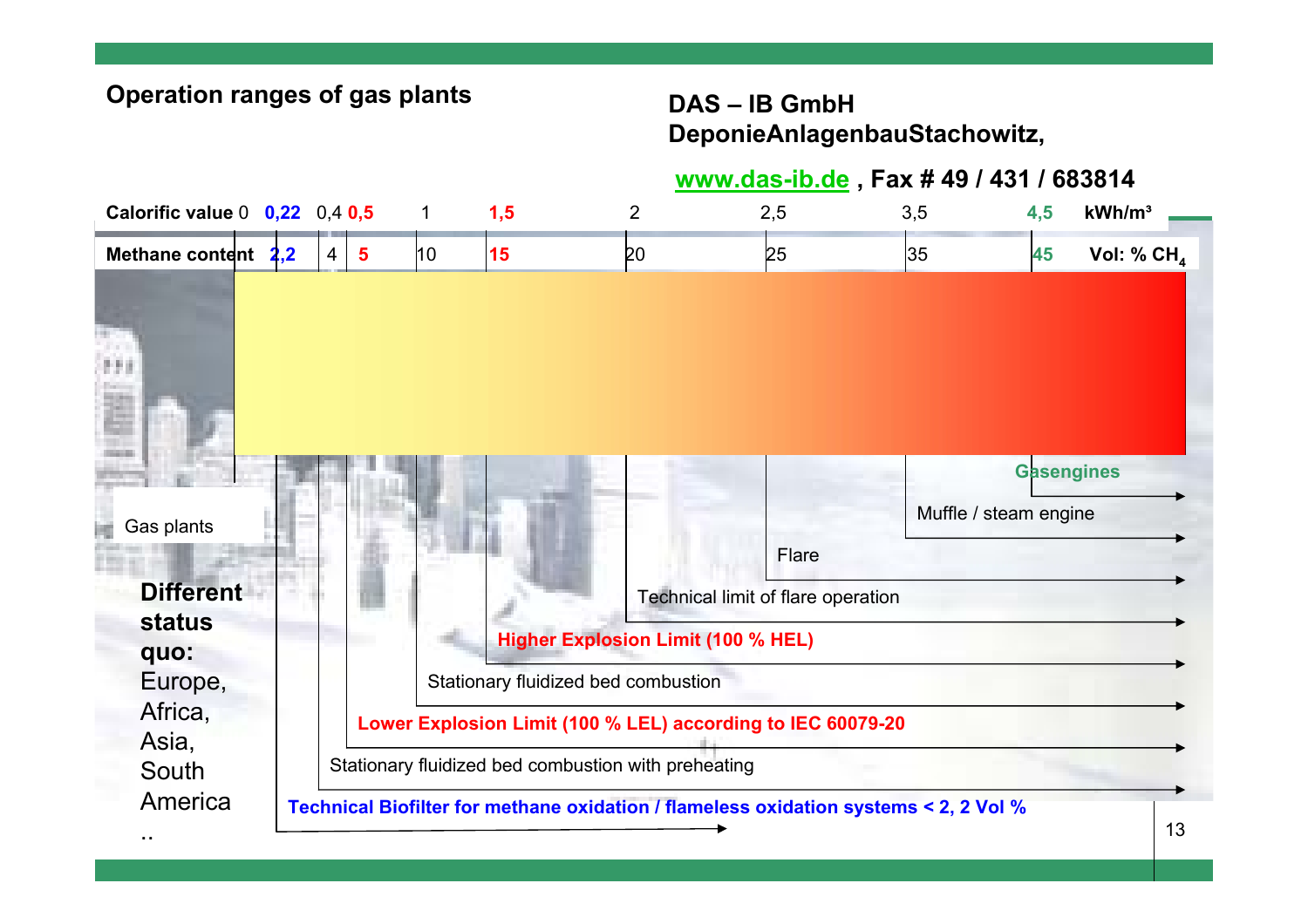# **Real technical solutions for poor gas quality**

# **DAS – IB GmbH DeponieAnlagenbauStachowitz,**

## **[www.das-ib.de](http://www.das-ib.de/) , Fax # 49 / 431 / 683814**



DEPOPTHERM® (UMAT GmbH) und VocsiBox® **(Germany !!**<br>(HAASE AG), non catalytic systems pro 2

or technical biofilter ???

Stachowitz, VII 04

JI – projects in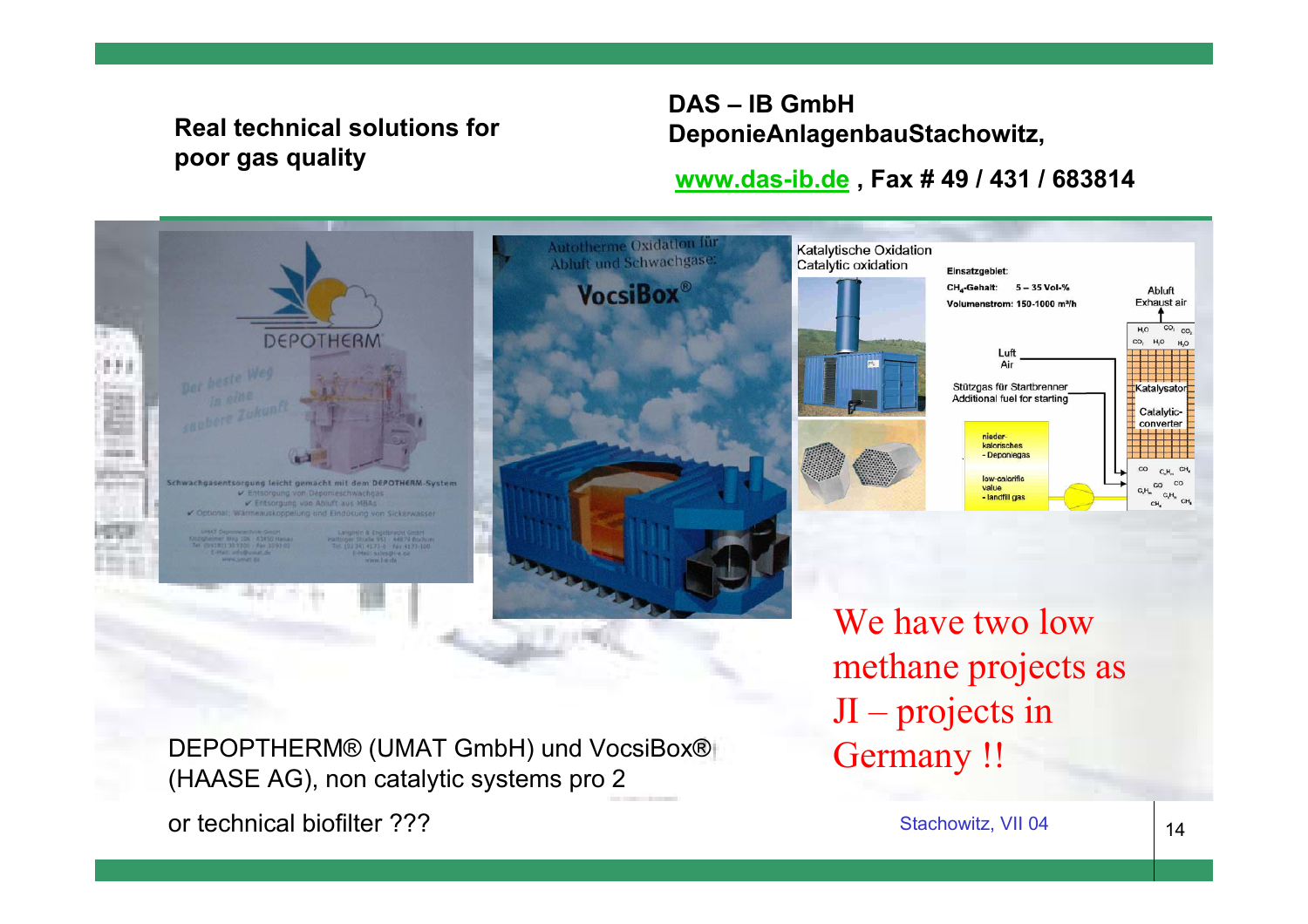**Deadline of a study … DAS – IB GmbH** 

**DeponieAnlagenbauStachowitz,**

**[www.das-ib.de](http://www.das-ib.de/) , Fax # 49 / 431 / 683814**

**In order to be able to roughly estimate the CO2 savings that may be taken into account for certificates, the process chains (current situation < -- > future situation) must be documented:**

#### **1) What is the current situation?**

**What happens to the landfill gas/waste at present? We need the input quantity, landfill gas quantities, composition of the gas, landfill size (waste quantities and type -> gas prognosis), applied energies (process heat and electricity; how is the latter produced at present?) and the current CO2 emissions.**

**2) What is the situation like subsequent to treatment (e.g. co-generation sets, gas engines, low methane oxidation systems)? Besides the input quantity (landfill gas) that should be identical, information is required for the new process.**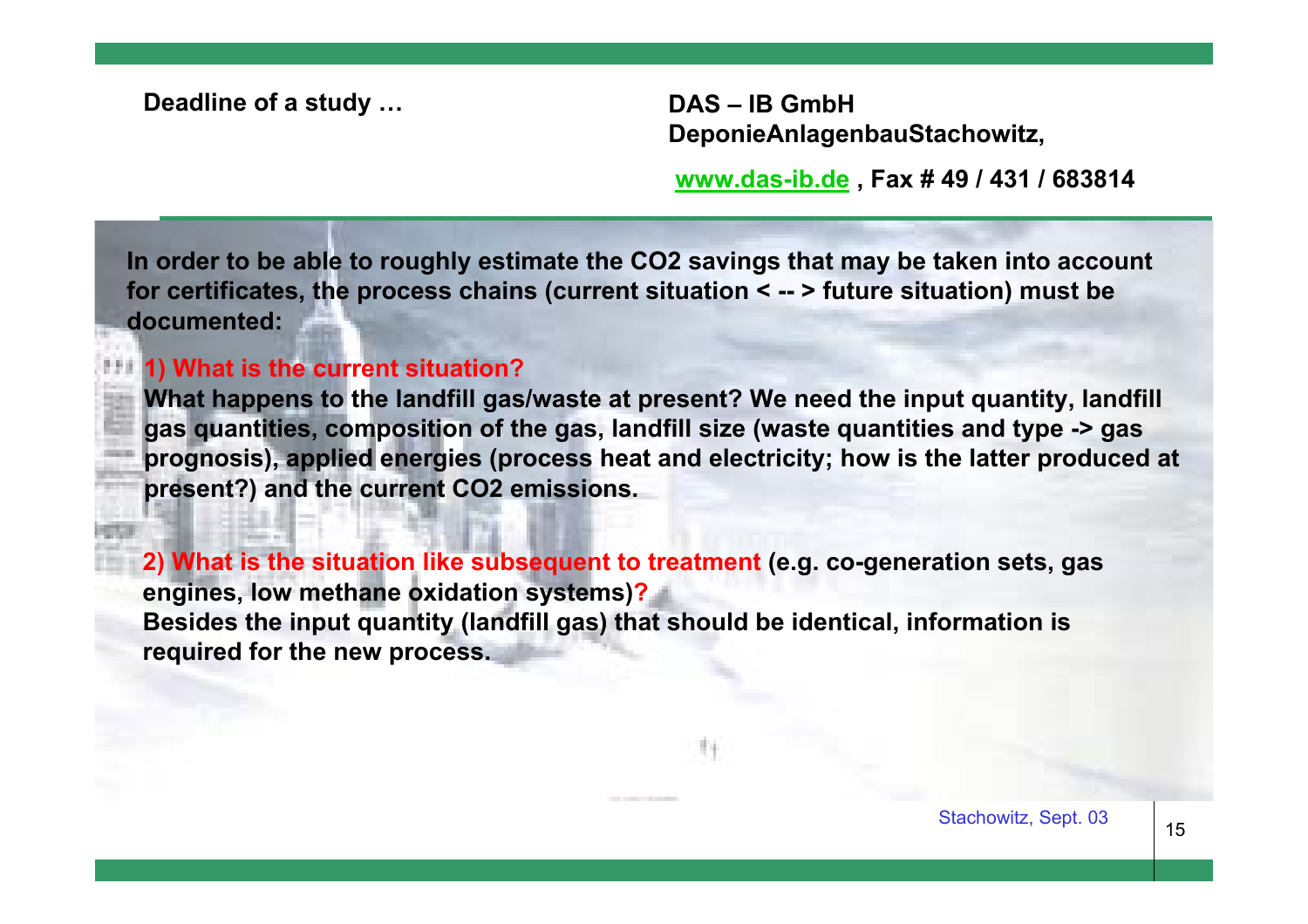**Deadline of a study …**

**DAS – IB GmbH DeponieAnlagenbauStachowitz,**

**to be continued**

**[www.das-ib.de](http://www.das-ib.de/) , Fax # 49 / 431 / 683814**

**In order to be able to roughly estimate the CO2 savings that may be taken into account for certificates, the process chains (current situation < -- > future situation) must be documented:**

**3) When gas is converted into electricity, what does the electricity replace? Electricity from the supply network or an individual plant. In the first case, the energy from the supply network or 'grid' consists of a mixture of water power, electricity generated in nuclear power plants, and coal-based electricity generation. Therefore the amount of CO2 produced per kWh for each of the different technologies is required. In the case of an individual plant, the description of the system is required (e.g. combined oil heat and power station). Where is the heat supposed to go, is it used? (-> further CO2 certificates)**

#### **4) How is the plant financed?**

**Are there any subsidies granted? Does any particular compensation exist for the electricity (similar, for example, to the renewable energy act (EEG) in Germany or the NFFO in the UK)? Is it a private investor; is it an "inland" investor? Is the measure undertaken cost-effective? Do acts or guidelines stipulate this measure at present or will they do so in the future?**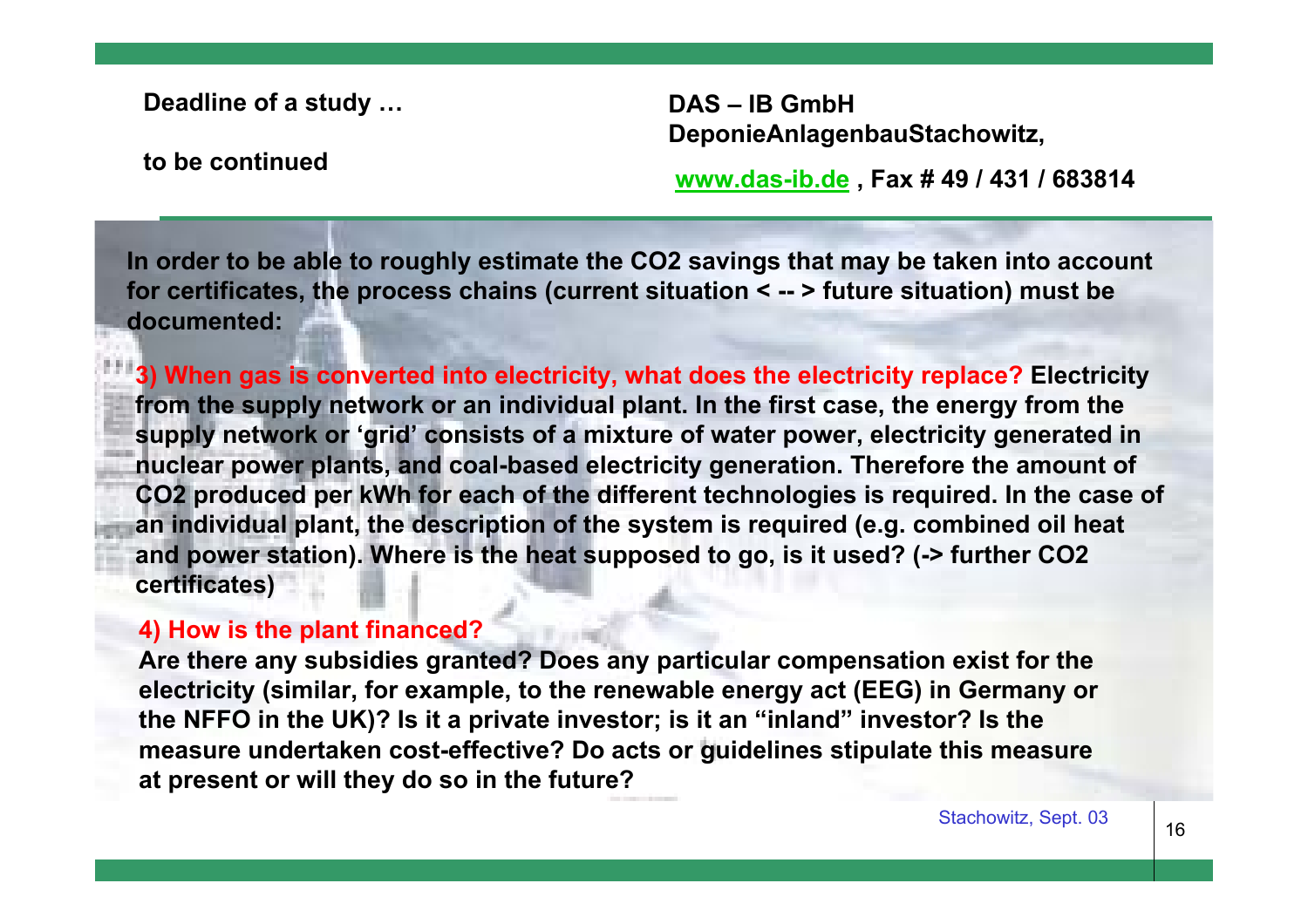#### **Costs of the indispensable study DAS – IB GmbH**

**DeponieAnlagenbauStachowitz,**

**[www.das-ib.de](http://www.das-ib.de/) , Fax # 49 / 431 / 683814**

#### **a) First assessment**

**For the creation of a first assessment (assessment of the CO2 savings documented on one or two pages), a cost of approx. 1,000 Euro is estimated (exclusive of taxes and travel expenses). The customer (e.g. the operator of a landfill) will be refunded for these costs when commissioning the complete study (a to c). On this basis, the customer must decide whether or not the project shall be continued.**

#### **b) Project Idea Note (PIN)**

**In case the project should be continued, the next step would be the implementation of the so-called Project Idea Note (PIN). The PIN is supposed to document the project technically, economically and legally. All influences that the system may have globally must also be taken into consideration and, vice versa, the global influences on the system. This finally indicates whether or not there are any objections to the project and to what extent CO2 quantities will be credited to the customer. This document also enables the customer to make provisional contracts with potential buyers. The costs are very high: they amount to approx. 10,000 Euro plus VAT, travel expenses (Europe) res. to 15,000 Euro plus VAT and travel expenses (Asia).**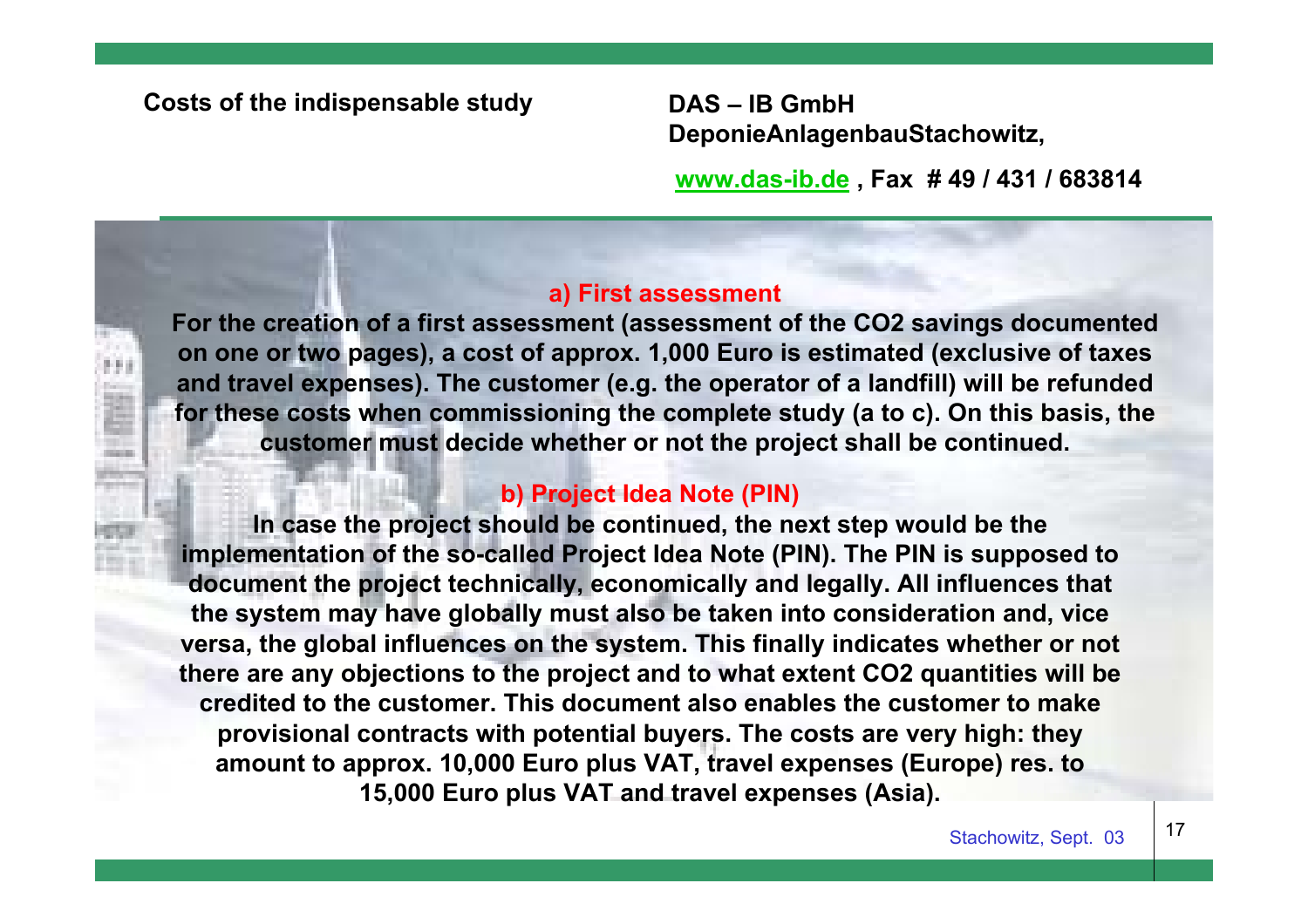**Costs of the indispensable study to be continued**

**DAS – IB GmbH DeponieAnlagenbauStachowitz,**

**[www.das-ib.de](http://www.das-ib.de/) , Fax # 49 / 431 / 683814**

### **c) Project Design Document (PDD)**

**For certification purposes, a so-called Project Design Document (PDD) is required, consisting mainly of the PIN, monitoring and validation plan. Depending on the complexity, the costs will be between 15,000 and 20,000 Euro plus taxes and travel expenses (Europe) res. between 25,000 and 30,000 Euro plus taxes and travel expenses (Asia). The costs for the establishment of the PIN will be charged proportionally.**

**These prices may only be specified in more detail after a rough copy has been initially carried out. In addition, costs for certification and fees must be taken into consideration. Estimated range: 15,000 to 60,000 Euro.**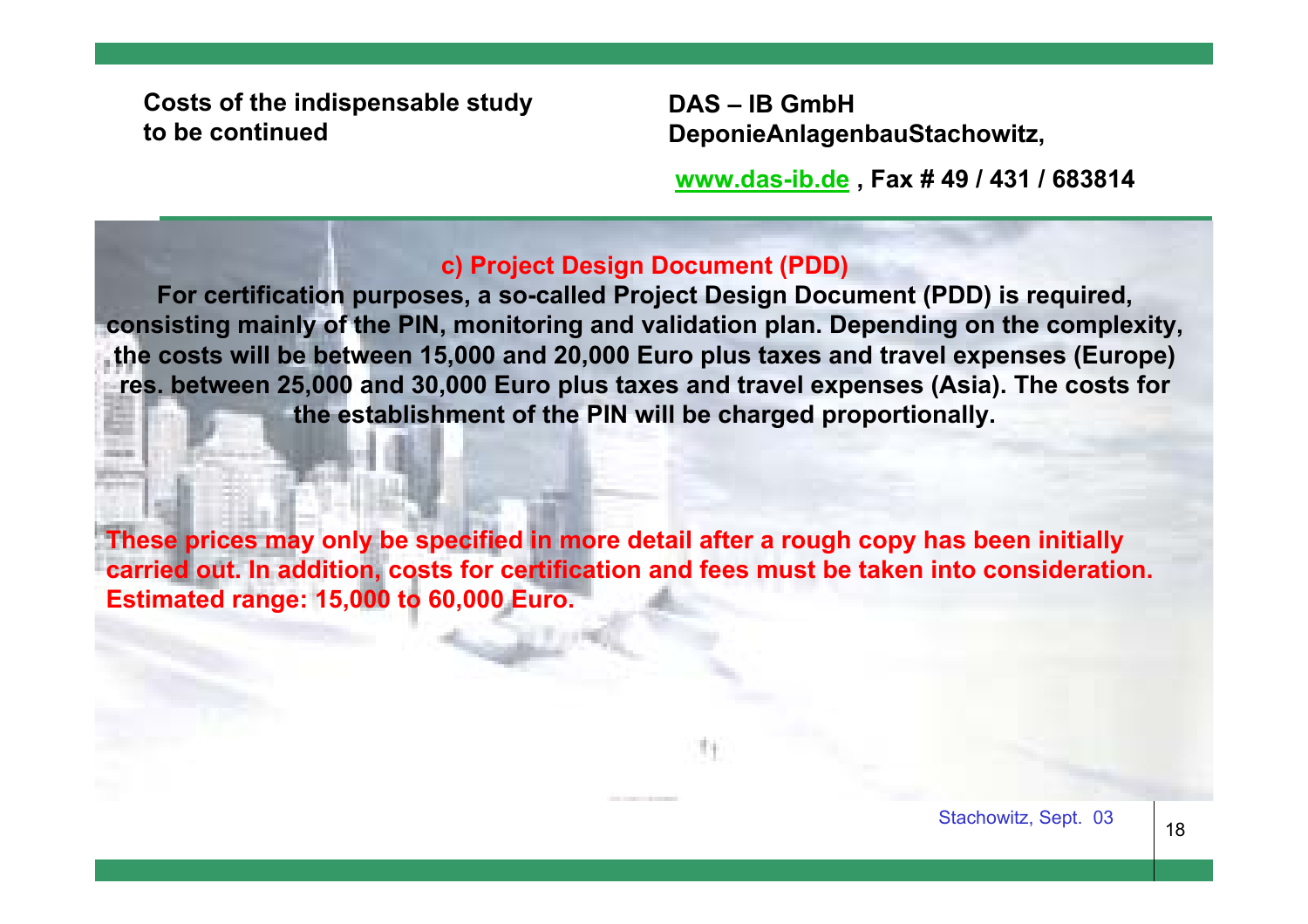#### **Income, rough estimation DAS – IB GmbH**

**DeponieAnlagenbauStachowitz,**

**[www.das-ib.de](http://www.das-ib.de/) , Fax # 49 / 431 / 683814**

**In contrast, proceeds of approx. 2 to 6 Euro per ton CO2 are noted at present. This price may rise up to 10 Euro per ton CO2 adequate.** 

**Rough estimate: 2000m3/h landfill gas \* 0.7 kg / m3/h \* 8,760 h pa \* 23 GWP (CH4 / CO2) \* 5 Euro / t CO2 – adequate \* 0.5 (50 vol % CH4) - <sup>&</sup>gt; approx. 705,000 Euro pa Income**

**Subsequent to the establishment of the first assessment, every operator / customer knows the respective range of saved CO2 emissions. He will thus be able to recognize at a relatively early stage whether or not the project will be profitable.**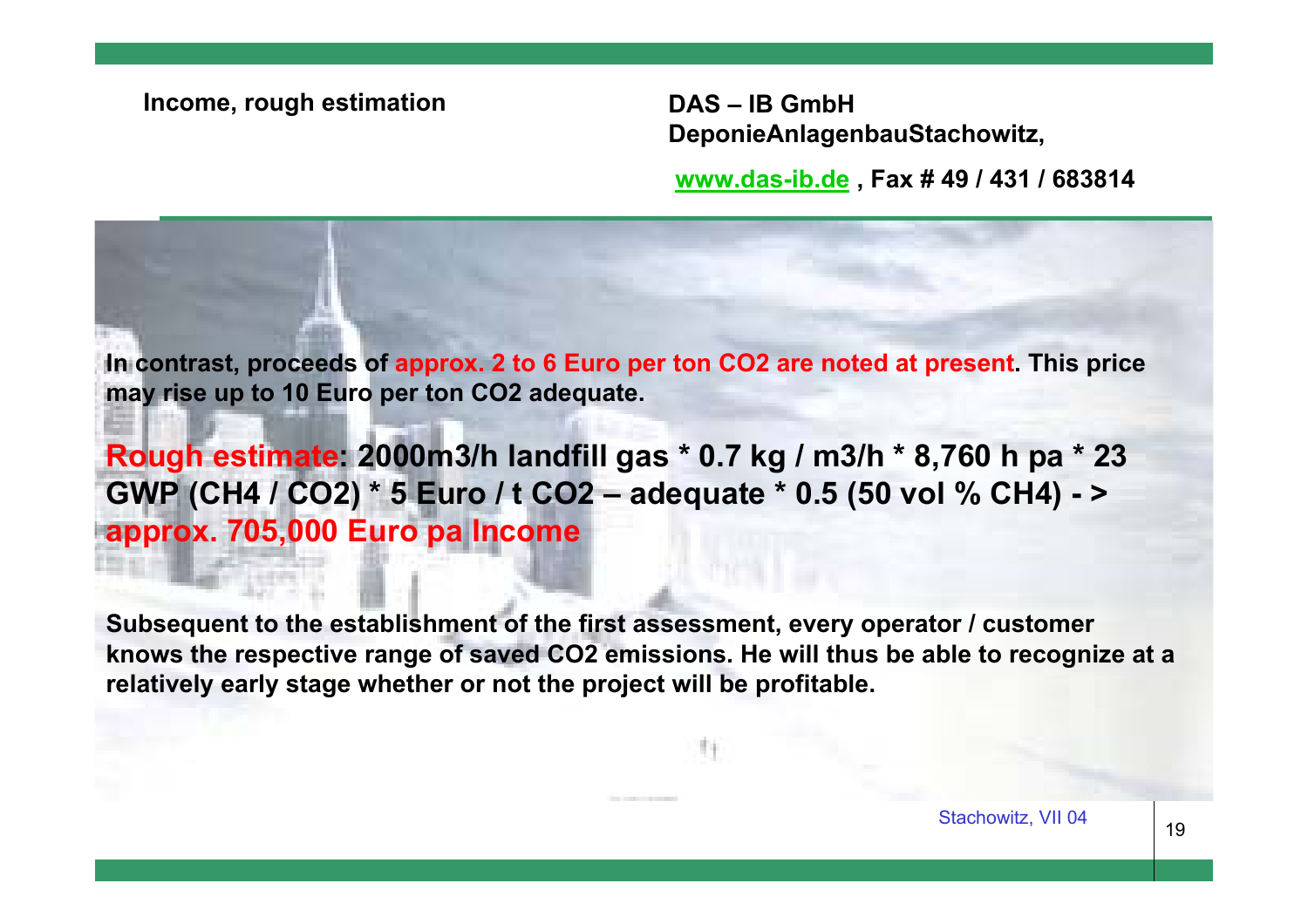# **2.3 Equivalents of the trade with CO2 certificates**

**DAS – IB GmbH DeponieAnlagenbauStachowitz,**

### **[www.das-ib.de](http://www.das-ib.de/) , Fax # 49 / 431 / 683814**

| <b>Price per</b><br>"t"CO2e | "Stock exchange"                                                          | <b>Source</b>                                                                                                                                                |
|-----------------------------|---------------------------------------------------------------------------|--------------------------------------------------------------------------------------------------------------------------------------------------------------|
| $6,58 \in$<br>899           | <b>Hessen Tender,</b><br>spring 2003                                      | Technical journal: wlb 1-2/2003<br>Pilot project of the Hessian state government www.Hessen-<br>tender.de                                                    |
| 40€                         | Fine from 2005 on<br>for companies for<br>each ton of<br>"unapproved" CO2 | Council of the European Union - Political agreements dated<br>December 11th 2002, 14935/02 "Greenhouse gas emission<br>allowance trading", article 16        |
| $100 \text{ } \in$          | Fine from 2008 on<br>for companies for<br>each ton of<br>"unapproved" CO2 | <b>Council of the European Union - Political agreements dated</b><br>December 11th 2002, 14935/02 "Greenhouse gas emission<br>allowance trading", article 16 |
| £15                         | <b>UK Emissions</b><br><b>Trading Group</b>                               | www.greenergy.com/our company/media centre/arc april 2000 co2.<br>html                                                                                       |
| $12 \in$                    | Franzjosef<br><b>Schafhausen</b>                                          | <b>BMU (German Ministry / Office of environmental XI.03</b>                                                                                                  |
| $5-11 \in$                  | <b>Actual market prices</b>                                               | By the author                                                                                                                                                |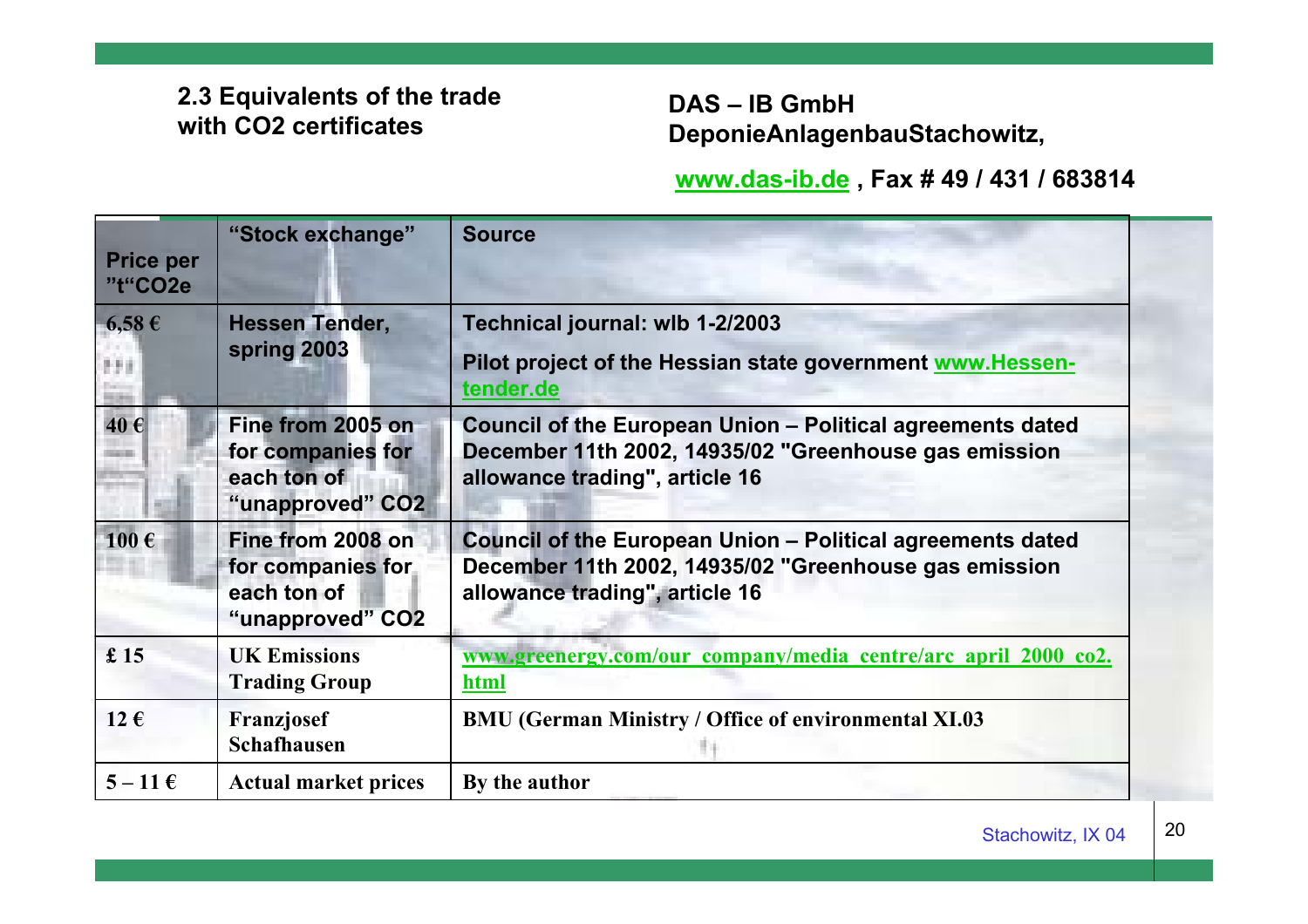**Actual prices / Costs low methane projects:**

**DAS – IB GmbH DeponieAnlagenbauStachowitz,**

**[www.das-ib.de](http://www.das-ib.de/) , Fax # 49 / 431 / 683814**

**a) High quantity, low loading (for non catalytic systems, Poor gas system – German standard)**

**1500m3/h mixed gas, loading 1 vol. % CH4, energy demand approx. 15 kW el, operating hours p.a. 8400h**

**Costs arising in this example: approx. 10 - 15 € / t CO2 equivalent**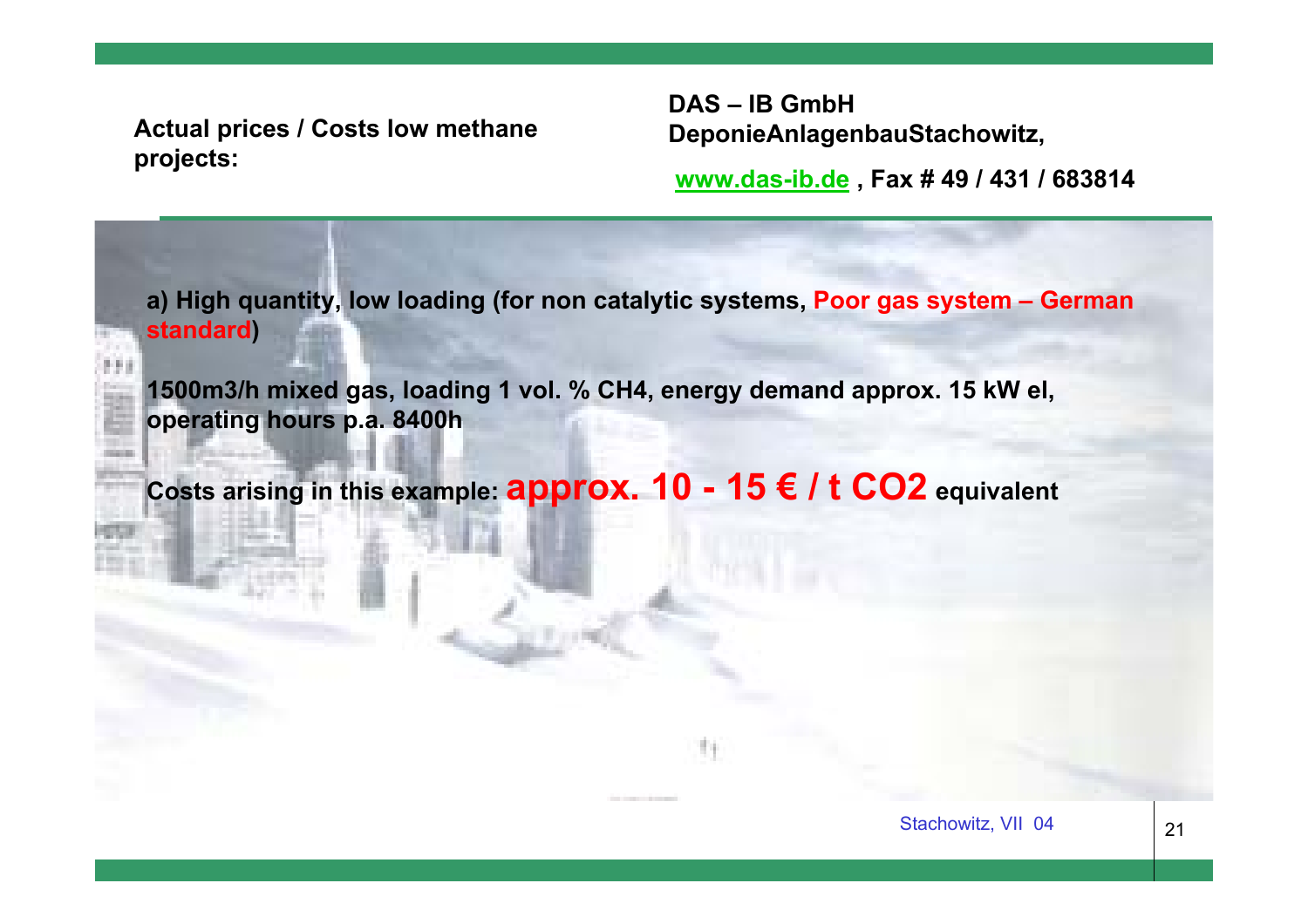**Actual prices / Costs Biogas projects methane projects:**

**DAS – IB GmbH DeponieAnlagenbauStachowitz,**

**[www.das-ib.de](http://www.das-ib.de/) , Fax # 49 / 431 / 683814**

**> 250m3/h biogas (approx. 1 MW th)**

**Costs arising in this example: approx. 3,7 – 5,5 € / t CO2 equivalent**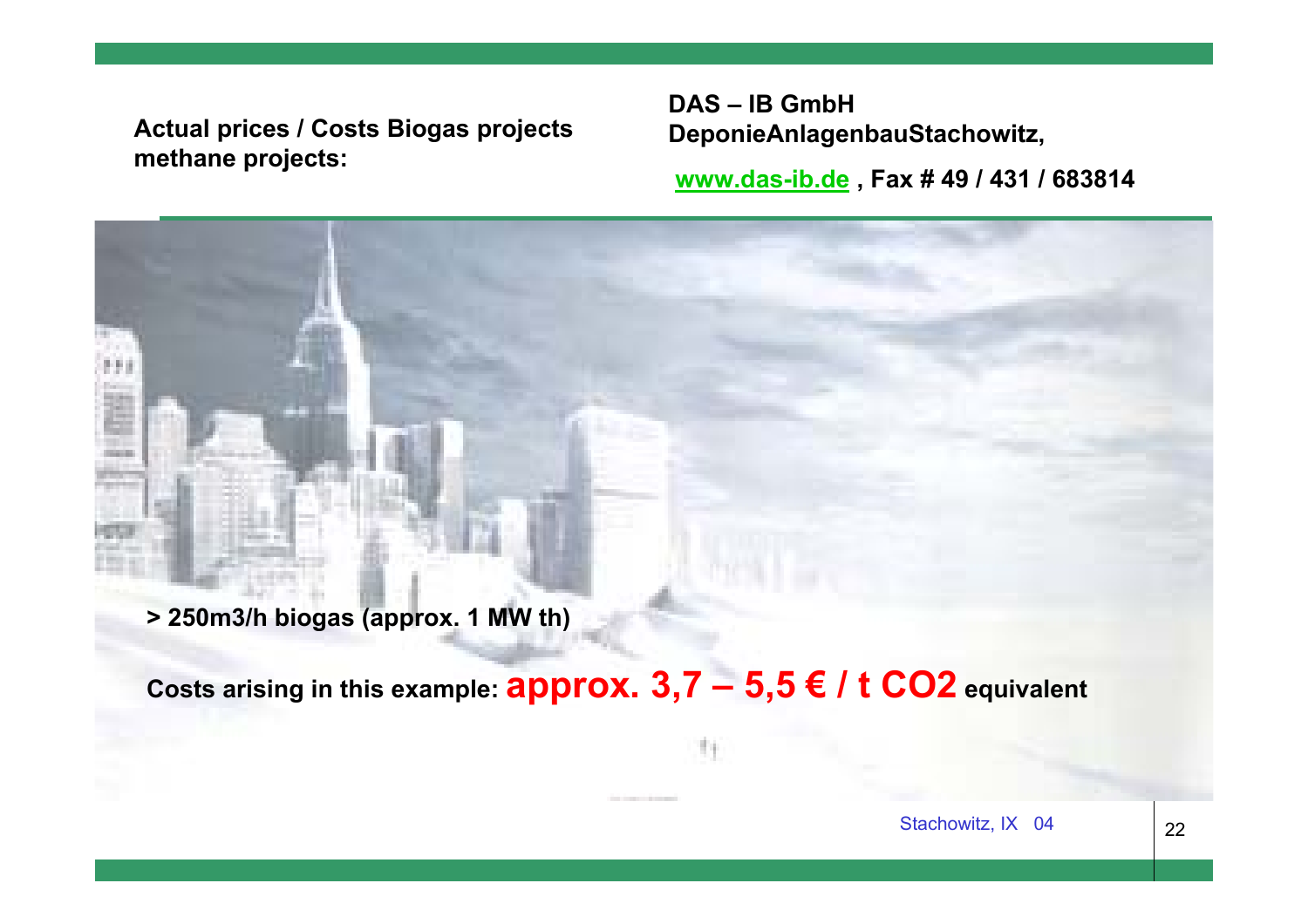# **DAS – IB GmbH DeponieAnlagenbauStachowitz Landfill Gas Technology**



Deponieentgasung nach GUV 17.4 Biogasnutzung nach VBG 52 und GUV 17.6/7.4

# **Thank you for your attention ! Remember: Learn CO2e – Trading …and get into the pole position.**   $\Delta$ B GmbH **Or be: Best of the Rest.**

**LFG Technology, www.das-ib.de**

Biogas-, Sludge gas and Landfill gas technology:

- Consulting, planning & design, project management
- Familiarisation and training of system operators
- Independent Expert & Specialist
- Export in ATEX Zoning according to 99/92/EG and 94/9/EG